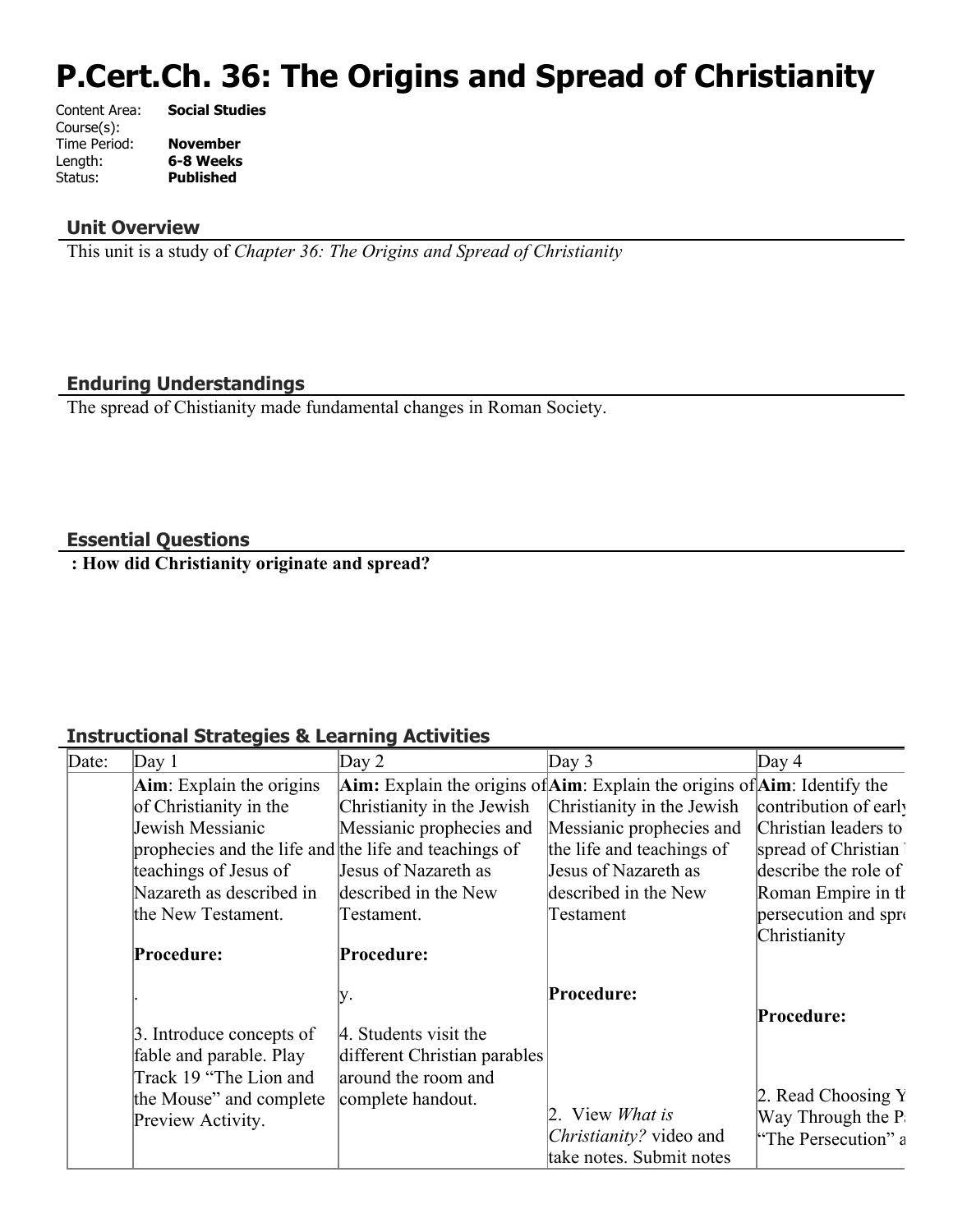|                                                                                        | Assessment:                                           | via Google Classroom                                | complete WS.                                  |
|----------------------------------------------------------------------------------------|-------------------------------------------------------|-----------------------------------------------------|-----------------------------------------------|
| <b>Assessment:</b> C36 vocab.,<br>preview                                              | $\vert$ C36 vocab; C36 questions;<br>parable activity |                                                     | 3. Review Game                                |
| Homework:<br>finish reading and<br>complete questions<br>through $36.4 - 36.6$ due Day |                                                       | Assessment:<br>Parable Activity; video<br>notes; HW | Assessment:<br>C <sub>36</sub> Packet; Review |

| Date: | Day $6$                                                                                                                                                                                                                                                                                                                                                                                                              | Day 7                                                                                                                                                                                                                                                                                                                                                                                                                    |
|-------|----------------------------------------------------------------------------------------------------------------------------------------------------------------------------------------------------------------------------------------------------------------------------------------------------------------------------------------------------------------------------------------------------------------------|--------------------------------------------------------------------------------------------------------------------------------------------------------------------------------------------------------------------------------------------------------------------------------------------------------------------------------------------------------------------------------------------------------------------------|
|       | Aim:Describe the internal<br>weaknesses of the Roman<br>Empire and identify<br>reasons for the fall of the<br>empire in the<br>west; summarize the<br>events that led to the<br>establishment, by<br>Constantine, of a new<br>capital in the east and to<br>the rise of the Byzantine<br>Empire; identify some of<br>the major lasting<br>contributions of Rome and<br>explain their influence on<br>modern society. | Aim: Describe the internal<br>weaknesses of the Roman<br>Empire and identify<br>reasons for the fall of the<br>empire in the<br>west; summarize the<br>events that led to the<br>establishment, by<br>Constantine, of a new<br>capital in the east and to<br>the rise<br>of the Byzantine Empire;<br>identify some of the major<br>lasting contributions of<br>Rome and explain their<br>influence on modern<br>society. |
|       | Procedure:                                                                                                                                                                                                                                                                                                                                                                                                           |                                                                                                                                                                                                                                                                                                                                                                                                                          |
|       |                                                                                                                                                                                                                                                                                                                                                                                                                      | Procedure:                                                                                                                                                                                                                                                                                                                                                                                                               |
|       | 1. Review C37 questions.<br><b>Read Reading Further:</b><br>Pompeii                                                                                                                                                                                                                                                                                                                                                  | 1. Log in to new online<br>textbook<br>2. Review Unit 1                                                                                                                                                                                                                                                                                                                                                                  |
|       | 2. Collect Ancient World                                                                                                                                                                                                                                                                                                                                                                                             | Geography Challenge.                                                                                                                                                                                                                                                                                                                                                                                                     |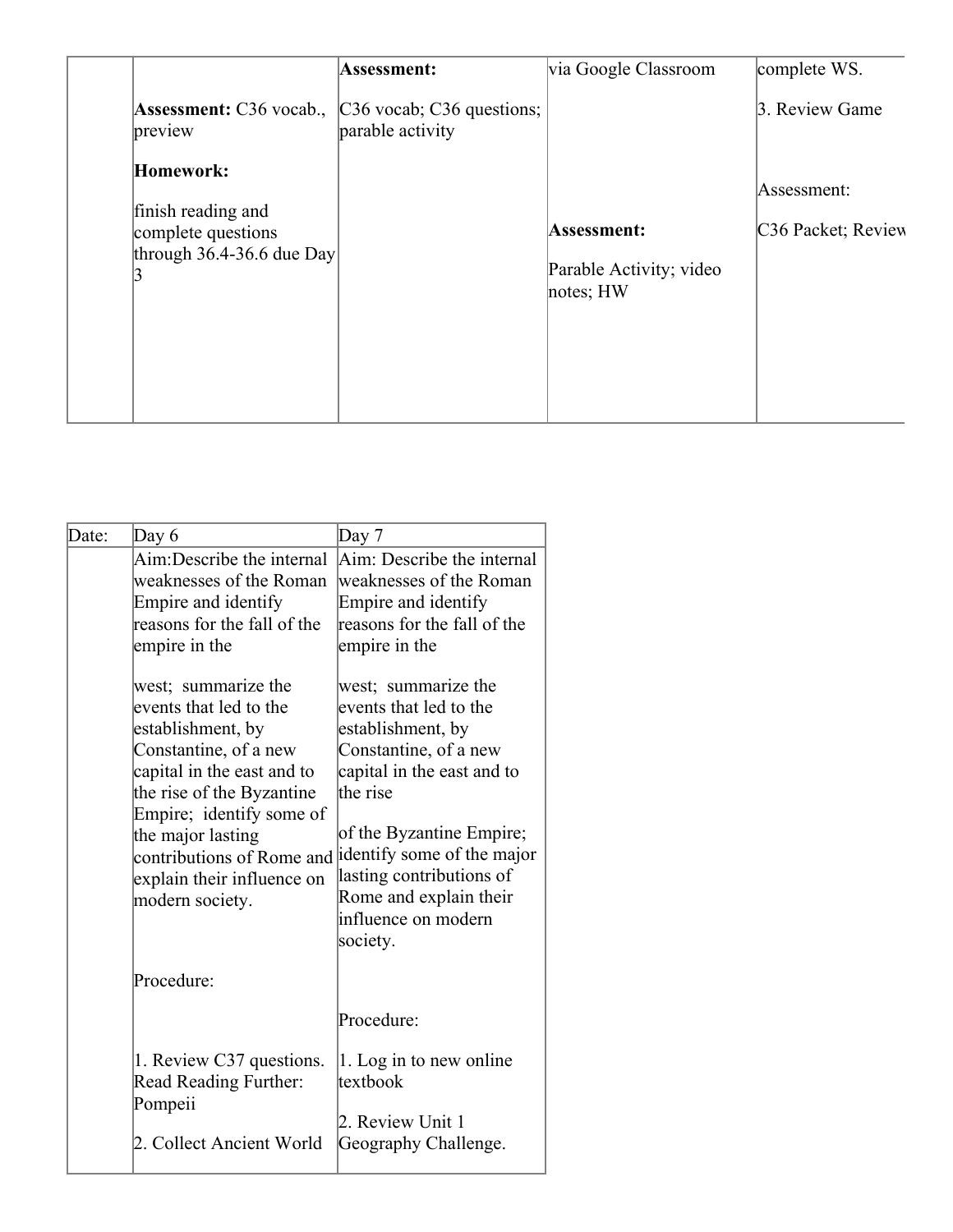| textbooks                                                                                                                | 3. Orally read Chapter 1 |
|--------------------------------------------------------------------------------------------------------------------------|--------------------------|
| 3. Distribute Middle Ages<br>textbooks<br>4. Distribute and complete Challenge<br>Unit 1 Geography<br>Challenge in pairs | Assessment: Geography    |
|                                                                                                                          | Homework:                |
| Assess: Unit 1 Geo<br>Challenge                                                                                          | Complete C1 Online Game  |
| HW: Finish Unit 1 Geo<br>Challenge                                                                                       |                          |

# **Integration of 21st Century Themes and Career Exploration**

| CRP.K-12.CRP2        | Apply appropriate academic and technical skills.                                   |
|----------------------|------------------------------------------------------------------------------------|
| CRP.K-12.CRP4        | Communicate clearly and effectively and with reason.                               |
| CRP.K-12.CRP11       | Use technology to enhance productivity.                                            |
| CRP.K-12.CRP8        | Utilize critical thinking to make sense of problems and persevere in solving them. |
| <b>CRP.K-12.CRP7</b> | Employ valid and reliable research strategies.                                     |
| CRP.K-12.CRP1        | Act as a responsible and contributing citizen and employee.                        |

#### **Technology Integration**

Students will create reports using Google Drive.

| TECH.8.1.8       | Educational Technology: All students will use digital tools to access, manage, evaluate, and<br>synthesize information in order to solve problems individually and collaborate and to<br>create and communicate knowledge.                     |
|------------------|------------------------------------------------------------------------------------------------------------------------------------------------------------------------------------------------------------------------------------------------|
| TECH.8.1.8.F     | Critical thinking, problem solving, and decision making: Students use critical thinking skills<br>to plan and conduct research, manage projects, solve problems, and make informed<br>decisions using appropriate digital tools and resources. |
| TECH.8.1.8.C.CS1 | Interact, collaborate, and publish with peers, experts, or others by employing a variety of<br>digital environments and media.                                                                                                                 |
| TECH.8.1.8.D.2   | Demonstrate the application of appropriate citations to digital content.                                                                                                                                                                       |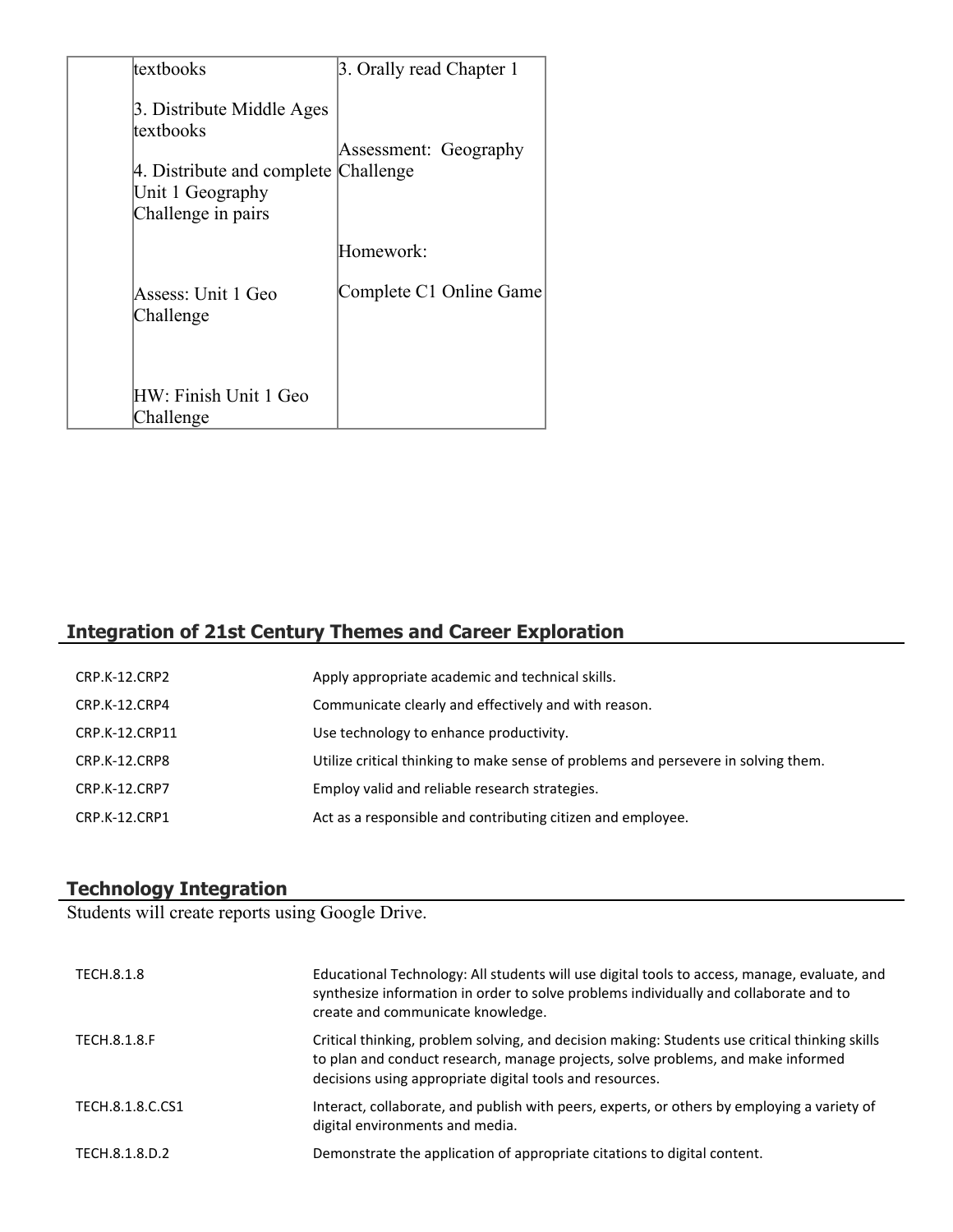#### **Interdisciplinary Connections**

| LA.WHST.6-8.7   | Conduct short research projects to answer a question (including a self-generated<br>question), drawing on several sources and generating additional related, focused<br>questions that allow for multiple avenues of exploration. |
|-----------------|-----------------------------------------------------------------------------------------------------------------------------------------------------------------------------------------------------------------------------------|
| LA.RH.6-8.1     | Cite specific textual evidence to support analysis of primary and secondary sources.                                                                                                                                              |
| LA.RH.6-8.2     | Determine the central ideas or information of a primary or secondary source; provide an<br>accurate summary of the source distinct from prior knowledge or opinions.                                                              |
| LA.WHST.6-8.2   | Write informative/explanatory texts, including the narration of historical events, scientific<br>procedures/experiments, or technical processes.                                                                                  |
| LA.RH.6-8.4     | Determine the meaning of words and phrases as they are used in a text, including<br>vocabulary specific to domains related to history/social studies.                                                                             |
| LA.WHST.6-8.2.B | Develop the topic with relevant, well-chosen facts, definitions, concrete details,<br>quotations, or other information and examples.                                                                                              |
| LA.WHST.6-8.2.D | Use precise language and domain-specific vocabulary to inform about or explain the topic.                                                                                                                                         |
| LA.RH.6-8.10    | By the end of grade 8, read and comprehend history/social studies texts in the grades 6-8<br>text complexity band independently and proficiently.                                                                                 |
| LA.WHST.6-8.4   | Produce clear and coherent writing in which the development, organization, voice, and<br>style are appropriate to task, purpose, and audience.                                                                                    |
| LA.WHST.6-8.6   | Use technology, including the Internet, to produce and publish writing and present the<br>relationships between information and ideas clearly and efficiently.                                                                    |

#### **Differentiation**

Learners Below Grade Level Reading and Writing:

- **Reduce the Reading** Have pairs read and complete their Reading Notes for only one or two sections. Then use the Guide to Reading Notes to debrief all the answers as a class and to answer questions.
- $\bullet$
- **Paraphrase All Parables** Before class, paraphrase the four parables that are primary source quotations from the Gospels. This will make them easier for students to read and analyze.

Learners with Special Education Needs

 **Model the Activity** Before students begin to analyze parables, explicitly model the steps of the activity. Create a transparency of the Student Handout. Read one parable aloud and have students identify the characters. Write their responses in the correct row on the transparency. Repeat for the plot and moral lesson. You also might consider requiring pairs to identify only the characters and plot of each parable. Brainstorm the moral lessons as a class.

Advanced Learners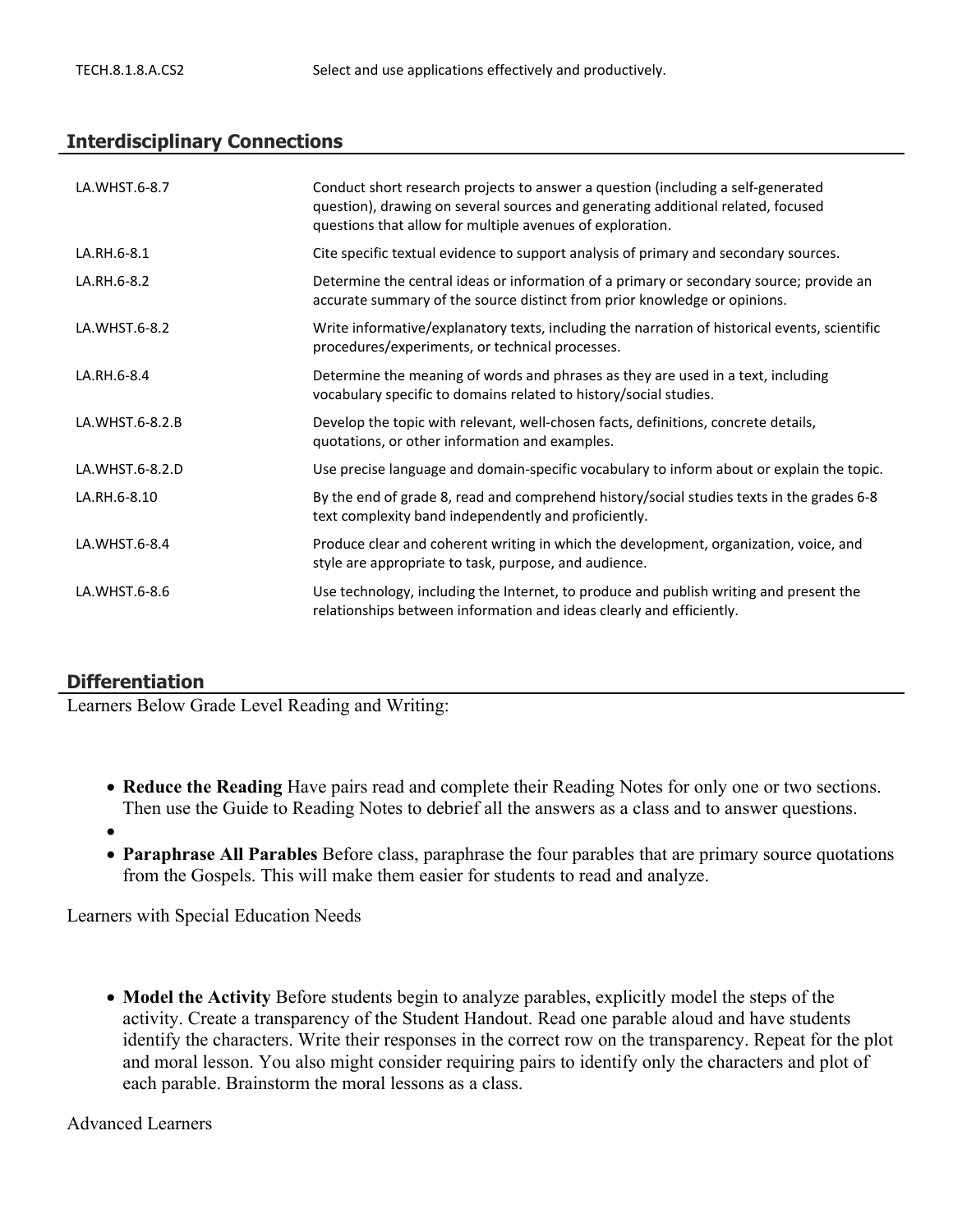- **Compare the Stories of Religious Leaders** Students may have now learned about important figures in many religions, including Judaism, Buddhism, Daoism, and Christianity. Have students choose two religious figures and compare their stories and their impacts on the world. Have students write a dialogue in which their religious figures discuss questions such as:
- What was your life like? What challenges did you face?
- • What are your main beliefs?
- How should people act according to your religion?

Learners Reading and Writing Below Grade Level

- **Read One Section at a Time** Break up the reading during the Visual Discovery activity so that students read only one section at a time.
- To break up the reading for *Physical Geography of Greece*:
- Ask all but the last bulleted question in Step 2. Have students read Section 2 and complete the corresponding Reading Notes.
- Ask the last bulleted question in Step 2. Have students read Section 3 and complete the corresponding Reading Notes.
- To break up the reading for *Ancient Greek Colonies and Trade Routes*: Ask all but the last two bulleted questions in Step 5. Have students read Section 4 and complete the corresponding Reading Notes.
- Ask the last two bulleted questions in Step 5. Have students read Section 5 and complete the corresponding Reading Notes.
- **Scaffold the Reading Notes** Use the Guide to Reading Notes to scaffold the Reading Notes so that students take steps toward working more independently.
- For Section 2, omit key words that students can fill in.
- For Sections 3 and 4, provide prompts that students can complete.
- For Section 5, have students complete as written.

Learners with Special Education Needs

- **Divide the Preview Question** Divide the Preview question in the Interactive Student Notebook into two separate questions: *How do you think the physical geography of Greece influenced where people settled? and How do you think the physical geography of Greece influenced how people lived?* Students should write a brief response to each question.
- **Offer a Choice for the Processing Activity** Have students complete two of the four storyboard pages for the Processing activity. Allow students the choice of doing Pages 1 and 2 or Pages 3 and 4. Alternatively, consider pairing students to work together to complete all four pages of the storyboard.

Advanced Learners

**Add Questions to the Debrief** Add the following questions to Step 8 in the Visual Discovery activity: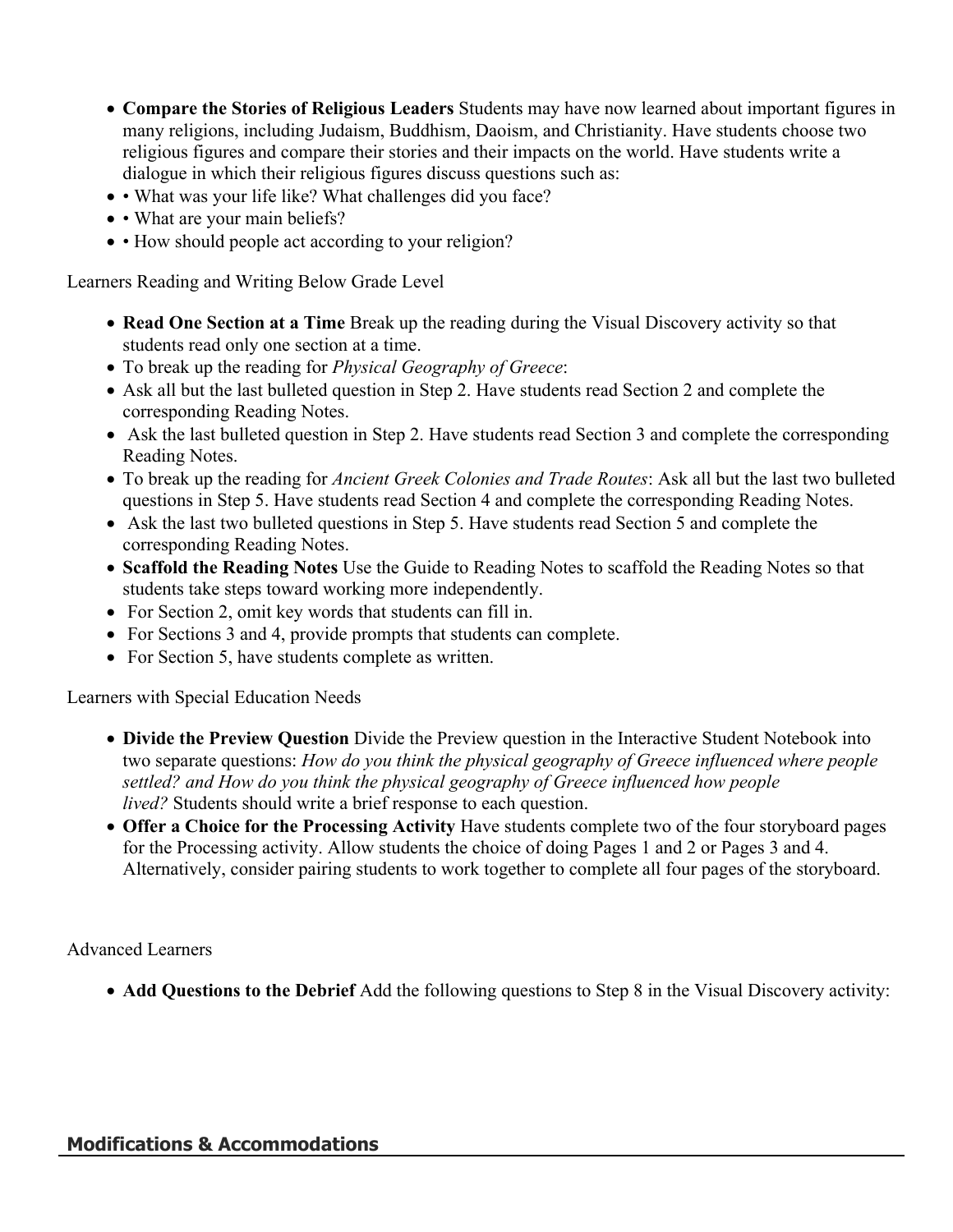#### **Benchmark Assessments**

sentence construction

paragraph writing

DBQ

**Formative Assessments**

See assessments listed above.

# **Summative Assessments**

See assessments listed above.

# **Instructional Materials**

History Alive! textbook series

See materials listed in lesson plans above.

# **Standards**

| SOC.6.2.8.B.4.a           | Explain how geography influenced the development of the political, economic, and<br>cultural centers of each empire as well as the empires' relationships with other parts of<br>the world. |
|---------------------------|---------------------------------------------------------------------------------------------------------------------------------------------------------------------------------------------|
| SOC.6.2.8. History CC.4.g | Evaluate the importance and enduring legacy of the major achievements of the people<br>living Asia, Africa (Islam), Europe and the Americas over time.                                      |
| SOC.6.2.8. History UP.3.c | Compare and contrast the tenets of various world religions that developed in or around                                                                                                      |